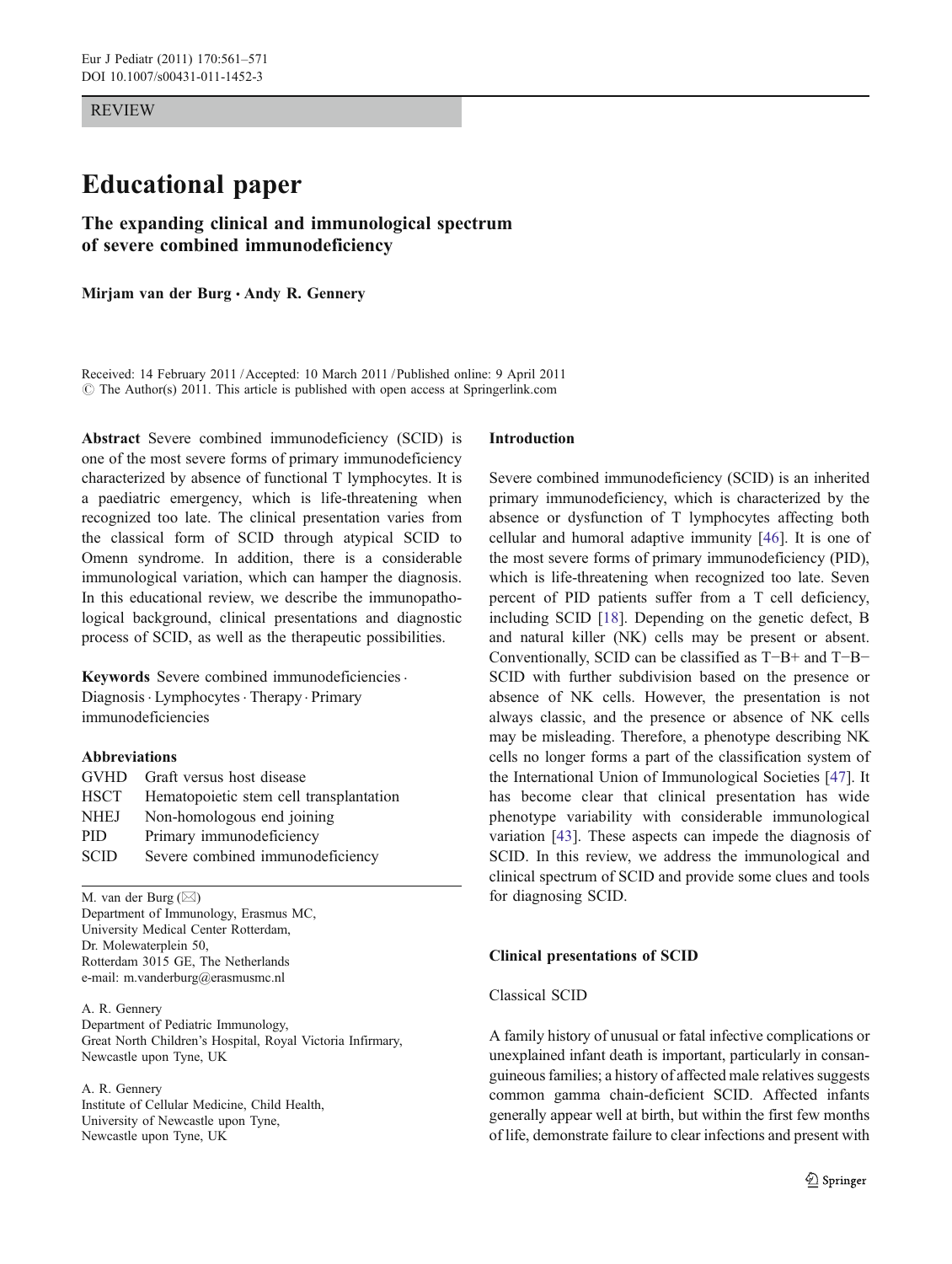persistent respiratory tract or gastrointestinal infections, failure to thrive and, sometimes, apparent food intolerance (Table 1) [\[20](#page-8-0)]. Persistent respiratory tract infection is common, with failure to clear viruses accompanying persistent bronchiolitic-like signs. Insidiously progressive respiratory disease with radiological evidence of interstitial pneumonitis and hyperinflation suggests Pneumocystis jiroveci infection, which may be a co-pathogen with respiratory viruses (Fig. [1](#page-2-0)) [\[4\]](#page-7-0). Persistent viral diarrhoea with failure to thrive is an important sign. Although patients with SCID are often initially well and growing normally, they fall away from the growth centile after a few months when infection occurs because of intestinal villous atrophy, leading to malabsorption, which in severe cases results in malnutrition.

Bacterial infections are less common in part because of the presence of maternal IgG in early infancy. However, prolonged otitis media and invasive bacterial infections, such as staphylococcal or pseudomonas septicaemia and pneumonia, may occur, which may respond poorly to appropriate treatment. However, patients with associated agranulocytosis, such as those with reticular dysgenesis due to adenylate kinase 2 (AK2) deficiency, generally present in the first few days of life with omphalitis or invasive bacterial sepsis [[5](#page-7-0)].

Severe invasive fungal infection is rare, but often fatal. Extensive persistent superficial candidiasis is more common. Disseminated BCGosis occasionally may be the presenting feature in immunised infants. Skin lesions demonstrate acid fast bacilli on histological analysis. A mild reticular skin rash, which may be thickened and lichenoid, with or without slightly deranged liver function tests may be seen in maternofoetal graft versus host disease. As SCID infants lack functional T cells, they cannot reject foreign lymphocytes acquired from the mother in utero, and so the skin is infiltrated by abnormal maternal T lymphocyte clones [[41\]](#page-9-0). A similar clinical picture may occur in patients who have received an unirradiated blood transfusion, due to viable donor lymphocytes in the red cell donation, although in these cases, the

rash is more severe and lymphadenopathy and hepatosplenomegaly may be present.

Examination usually reveals a wasted child who has dropped through the weight centiles—head circumference is usually preserved. There may be abdominal distension and muscle wasting due to malabsorption and malnutrition. Respiratory signs may include tachypnoea, nasal flaring, subcostal and intercostal recession, with widespread crepitations and rales, and cyanosis. There may be evidence of oral or perineal candidiasis and other superficial infections. There is no clinically detectable lymphoid tissue, although detecting this in young infants is not easy because lymph nodes and tonsils in normal infants are often very small. There may be hepatomegaly, with or without splenomegaly, particularly when disseminated Bacille Calmette–Guerin (BCG) infection is present. Rare presentations include Hodgkin-like polymorphous lymphoproliferative disorder, with rapidly growing extranodal tumours [[57\]](#page-9-0). Very rarely, erythrophagocytosis has been described, in association with maternal T lymphocyte engraftment.

#### Omenn syndrome

Omenn syndrome is characterised by a generalised thickened erythematous rash, often with scaling and erythematous exfoliating, protein-losing erythroderma, developing a "leathery" consistency (Fig. [2](#page-2-0)). Hair, including eyebrows and eyelashes, is usually lost as the rash evolves. The rash may be present at birth or evolve over the first few weeks of life. There is an associated lymphadenopathy, particularly of the axillary and inguinal nodes. Hepatosplenomegaly is a frequent finding. There are raised serum IgE levels with a marked eosinophilia and combined immunodeficiency [\[71\]](#page-10-0). Children usually suffer from diarrhoea, failure to thrive and persistent infection as seen in other forms of SCID staphylococcal or pseudomonas skin infection are particularly common. Affected infants are often miserable because of the

|  |  |  |  | <b>Table 1</b> Presenting features of classical and atypical severe combined immunodeficiency and Omenn syndrome |  |  |
|--|--|--|--|------------------------------------------------------------------------------------------------------------------|--|--|
|--|--|--|--|------------------------------------------------------------------------------------------------------------------|--|--|

| <b>Classical SCID</b>                                            | Omenn syndrome                     | Atypical SCID                                             |
|------------------------------------------------------------------|------------------------------------|-----------------------------------------------------------|
| Present in infancy                                               | Present in infancy                 | Present $>12$ months of age                               |
| Persistent viral respiratory $+/-$<br>gastrointestinal infection | Erythroderma                       | Recurrent, severe, prolonged viral infection              |
| Pneumocystis jiroveci pneumonitis                                | Alopecia                           | bronchiectasis                                            |
| Disseminated BCG infection                                       | Hepatosplenomegaly                 | Autoimmune cytopenias                                     |
| Failure to thrive                                                | Massive lymphadenopathy            | Failure to thrive                                         |
| Superficial candidiasis                                          | Inflammatory pneumonitis/enteritis | Granulomatous cutaneous lesions                           |
| Maternofoetal graft versus host disease                          | Raised IgE                         | EBV-associated lymphoproliferation                        |
| Absent lymphoid tissue                                           | Eosinophilia                       | Partial or restricted antigen-specific antibody responses |
| Absent immunoglobulins                                           | Lymphocytosis                      | Lymphopenia                                               |
| Absent T lymphocytes                                             |                                    |                                                           |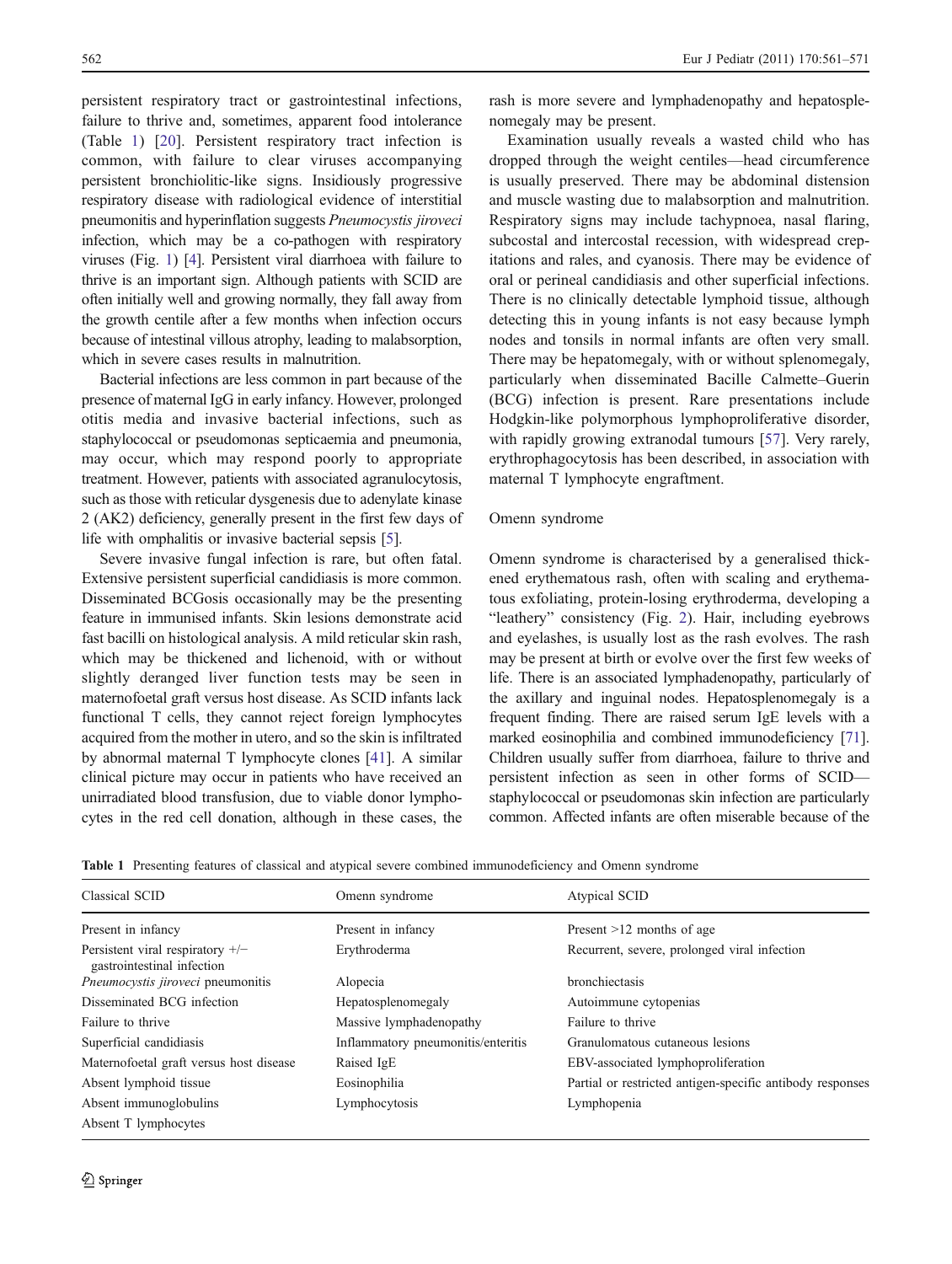

Patients may present with atypical forms of SCID or Omenn syndrome. Previously described as profound combined immunodeficiency, these patients usually survive beyond 12 months of age. Increasingly, hypomorphic mutations in genes normally associated with classical SCID are identified, thus retaining some protein function. Alternative mechanisms of demonstrating partial immunity include spontaneous gene reversion in early lymphoid progenitors [\[52](#page-9-0), [59,](#page-9-0) [60](#page-9-0), [74\]](#page-10-0). Such patients present with severe, prolonged infection, which may slowly resolve. Partial antibody responses can be demonstrated to restricted antigens. Other presentations include autoimmune manifestations, particularly with autoimmune cytopenias, and EBV-driven lymphoproliferative tumours. Rarely, cutaneous granulomatous lesions have been described [[16,](#page-8-0) [19](#page-8-0), [30,](#page-8-0) [32](#page-8-0), [55\]](#page-9-0). It is important to consider atypical SCID presentations in children presenting beyond the first year of life so that appropriate antimicrobial treatment can be commenced and the patient considered for curative therapy (vide infra).

have subsequently been described, including artemis, IL7Ra, RMRP, 22q11 deletion, CHD7, DNA ligase IV (LIG4),

### Other forms of SCID

In addition to SCID caused by developmental defects, SCID can also be caused by mutations affecting lymphocyte survival, as seen in patients with reticular dysgenesis due to mutations in AK2 [[48](#page-9-0)] and in the enzyme deficiencies ADA and purine nucleoside phosphorylase (PNP), involved in nucleotide metabolism and salvage [[3,](#page-7-0) [12\]](#page-8-0). As a result of the deficiency, toxic metabolites are formed, to which lymphocytes are exquisitely sensitive. Consequently, ADA and PNP deficiencies usually lead to profound lymphopenia [[54\]](#page-9-0). Finally, several deficiencies have been described that can give rise to a clinical phenotype of SCID, but only affect a subset of T cells, e.g. MHC class II deficiency, ZAP 70 kinase deficiency [[47](#page-9-0)] ([\[62\]](#page-9-0) #1755). Additionally, defects in CD154 (CD40 ligand) and CD40 may present in infancy with P. jiroveci pneumonia. These types of SCID will not be further discussed in this review.

#### Stepwise diagnostics for SCID

Flow cytometric immunophenotyping of peripheral blood

The first step in the diagnostic process in a patient presenting with features consistent with SCID is ruling

<span id="page-2-0"></span>

Fig. 1 Chest radiograph from a 5-month-old infant with severe combined immunodeficiency showing bilateral patchy shadowing secondary to interstitial pnuemonitis due to infection with respiratory syncytial virus and Pneumocystis jiroveci. There is hyperinflation of the lungs, and the midline pleural borders of the upper lobes are visible because the thymic shadow is absent (courtesy of The Paediatric Immunology Unit, Great North Children's Hospital, Newcastle upon Tyne)

high levels of circulating inflammatory cytokines. Pneumonitis and enteritis may be predominantly inflammatory rather than infective. The clinical picture may resemble SCID with maternofoetal engraftment; molecular genetic studies to identify the origin of the dermal infiltrative T lymphocytes can differentiate the two disorders [[2](#page-7-0)]. Originally described in patients with mutations in recombinase activation genes (RAG) 1 and 2, mutations in a number of different genes



Fig. 2 A newborn infant with Omenn's syndrome due to a mutation in the RAG 1 gene. Note the confluent erythematous exfoliating, thickened rash with a "leathery" consistency and loss of hair and eyebrows (courtesy of The Paediatric Immunology Unit, Great North Children's Hospital, Newcastle upon Tyne)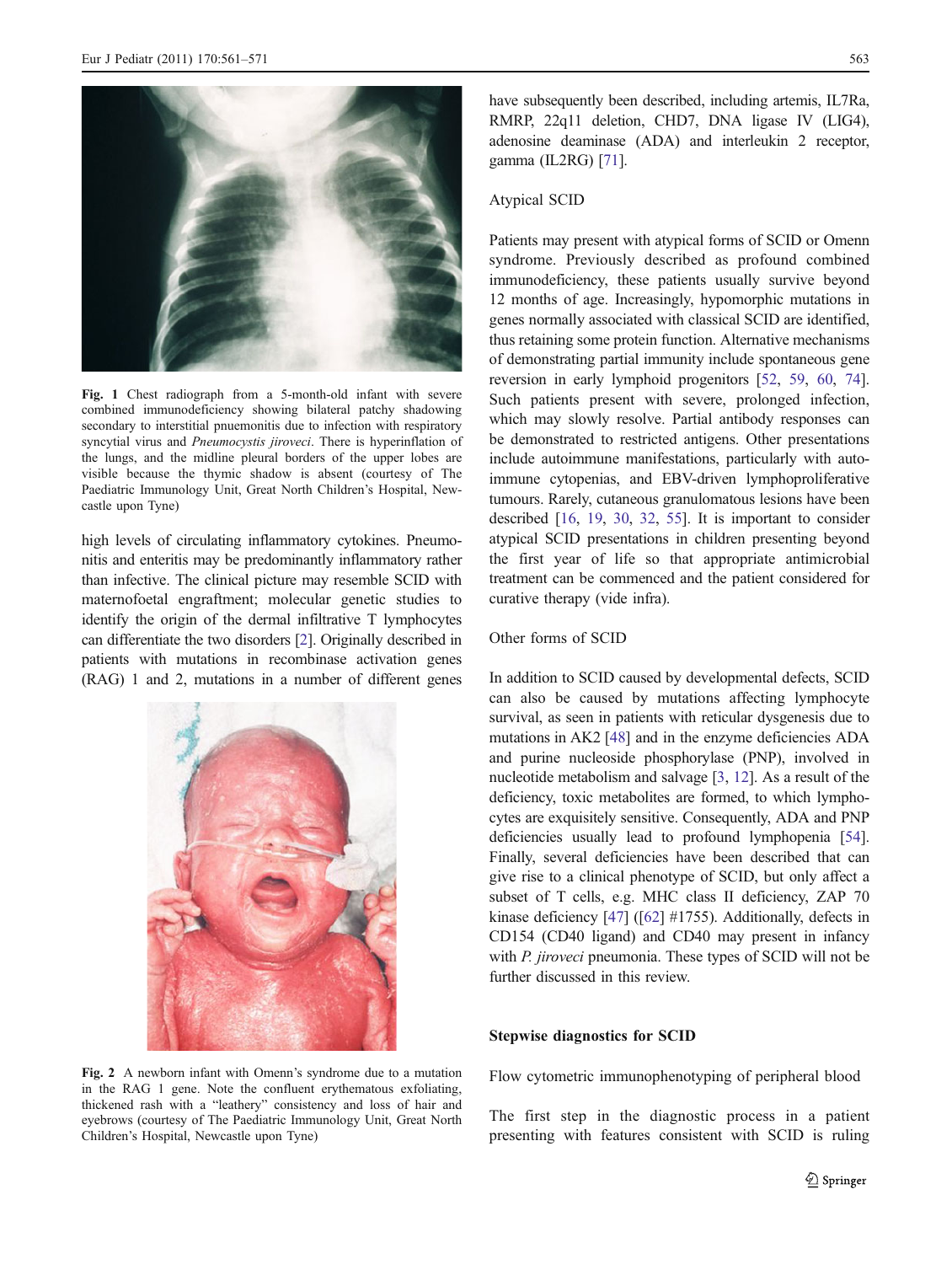<span id="page-3-0"></span>out HIV infection [[17\]](#page-8-0). When HIV has been excluded, a blood smear differential may demonstrate lymphocytopenia, which is suggestive of SCID [[28\]](#page-8-0). It should be noted, however, that a normal lymphocyte count on the differential white cell count does not exclude SCID because the absolute number of lymphocytes may be normal, but lymphocyte subsets may be severely reduced or absent. Therefore, flow cytometric immunophenotyping of lymphocyte subsets in peripheral blood is an important screening assay. In classical SCID, the various types can easily be discriminated (Fig. 3a) with a straightforward analysis of B, T and NK cells. For correct interpretation, reference values of age-matched controls should be used [\[13](#page-8-0)].

Interpretation of results is more complicated in Omenn syndrome or atypical SCID. These patients present with high numbers of oligoclonal T cells [[14\]](#page-8-0), the presence of which may be misleading, and so detailed analysis of T cells in patients clinically suspected for typical or atypical SCID is of utmost importance [\[71](#page-10-0)].

Gene defects and disease mechanisms in T−B+ SCID

T−B+ SCID is caused by mutations in cytokine-mediated signalling. The majority of patients have X-linked SCID caused by mutations in the IL2RG gene encoding the common γ chain (γc). The γc chain is shared by the IL2,



T-B- SCID T-B+ SCID

Fig. 3 Flow cytometric analysis A of peripheral blood and bone marrow of SCID patients. a Flow cytometric analysis of lymphocyte subsets in peripheral blood of SCID patients can be used for definition of the type of SCID and guides molecular diagnostics. b For B− SCID patients, flow cytometric analysis of the bone marrow precursor B cell compartment delineates the precursor B cell differentiation block, which can be helpful in candidate gene selection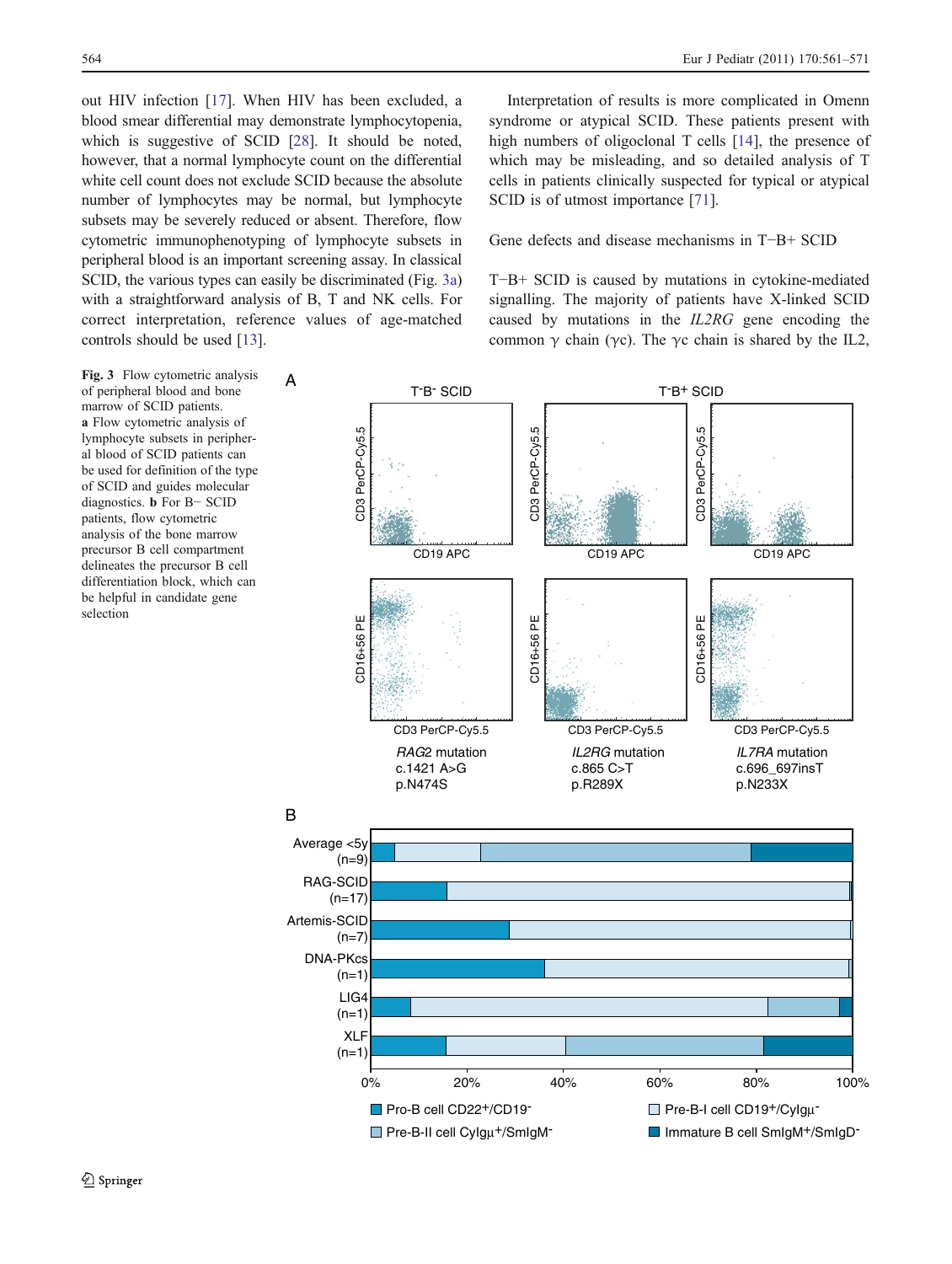IL4, IL7, IL9, IL15 and IL21 cytokine receptors [\[31](#page-8-0)]. Cytokines mediate oligomerization of the  $\gamma c$  chain with the appropriate cytokine receptor chain, which leads to Janus kinase 1 (JAK1) and Janus kinase 3 (JAK3) activation and phosphorylation of critical tyrosine residues in the receptor chains (Fig. 4) [[23,](#page-8-0) [36\]](#page-9-0). JAK1 and JAK3 phosphorylate each other and phosphorylate STAT5. Upon phosphorylation, STAT5 dimerizes and translocates to the nucleus where it activates multiple genes [\[37\]](#page-9-0). Autosomal recessive forms of T−B+ SCID are less frequent and have been shown to be caused by mutations in the JAK3 or IL7RA genes [[38,](#page-9-0) [50\]](#page-9-0). Mutations in the *IL7RA* gene abrogate T cell development, but do not interfere with NK cell development.

A separate category of T−B+ SCID patients have mutations in one of the four CD3 genes (CD3G, CD3D, CD3E and CD3Z) [\[21](#page-8-0), [52](#page-9-0)]. The CD3 complex is composed of one CD3γ, CD3δ and CD3ε chain and two CD3ζ chains (Fig. 4b). The absence of one of the CD3 chains inhibits formation of the CD3 complex and consequently expression and signalling via (pre)T cell receptors.

Gene defects and disease mechanisms in T−B− SCID

Patients with T−B− SCID generally have a defect in V(D)J recombination [\[15](#page-8-0)]. This process takes place in developing B and T cells and is responsible for the rearrangement of the immunoglobulin and T cell receptor genes (Fig. [5](#page-5-0)). Different steps of V(D)J recombination can be discriminated. In the first step, proteins encoded by the recombination activating genes (RAG1 and RAG2) form a heterodimer and make a single-stranded nick between a coding element (Variable (V), Diversity (D), or Joining (J) gene segment and the recombination signal sequence (RSS) [[69\]](#page-10-0), resulting in the formation of a hairpin-sealed coding end at the side of the coding element and a blunt signal end at the RSS side (Fig. 4). In the second phase, which is referred to as the processing phase, the DNA–protein kinas (PK) complex, composed of Ku70, Ku80 and DNA–PKcs, binds to the hairpin-sealed coding end and phosphorylates Artemis, which subsequently opens the hairpin. Further processing of the DNA ends takes place, i.e. nucleotide deletions, random non-templated insertions of nucleotides by TdT before the ends, are ligated by LIG4/XRCC4 in conjunction with Cernunnos/XLF. The first phase of V(D)J recombination is lymphoid specific, while the processing and ligation phase are carried out by the ubiquitously expressed components of the non-homologous end-joining pathway (NHEJ) of DNA double-strand breaks [\[70](#page-10-0)]. If a mutation occurs in one of the NHEJ factors, the patients not only have defective V(D)J recombination but also a general DNA DSB repair defect, which results in increased sensitivity to ionizing radiation. Mutations have been identified in RAG1, RAG2, Artemis and DNA–PKcs giving rise to typical and atypical SCID [\[40](#page-9-0), [56](#page-9-0), [64\]](#page-9-0). Mutations in LIG4 can give either rise to T−B− SCID or the LIG4 syndrome, which is characterized by microcephaly and growth retardation [\[26](#page-8-0), [65\]](#page-10-0). Mutations in XLF (Cernunnos) also give rise to these manifestations [\[9](#page-8-0)].



Fig. 4 a γc/JAK3 signalling pathway (adapted from Gaspar et al. [[23](#page-8-0)]). b T cell receptor with CD3 signalling complex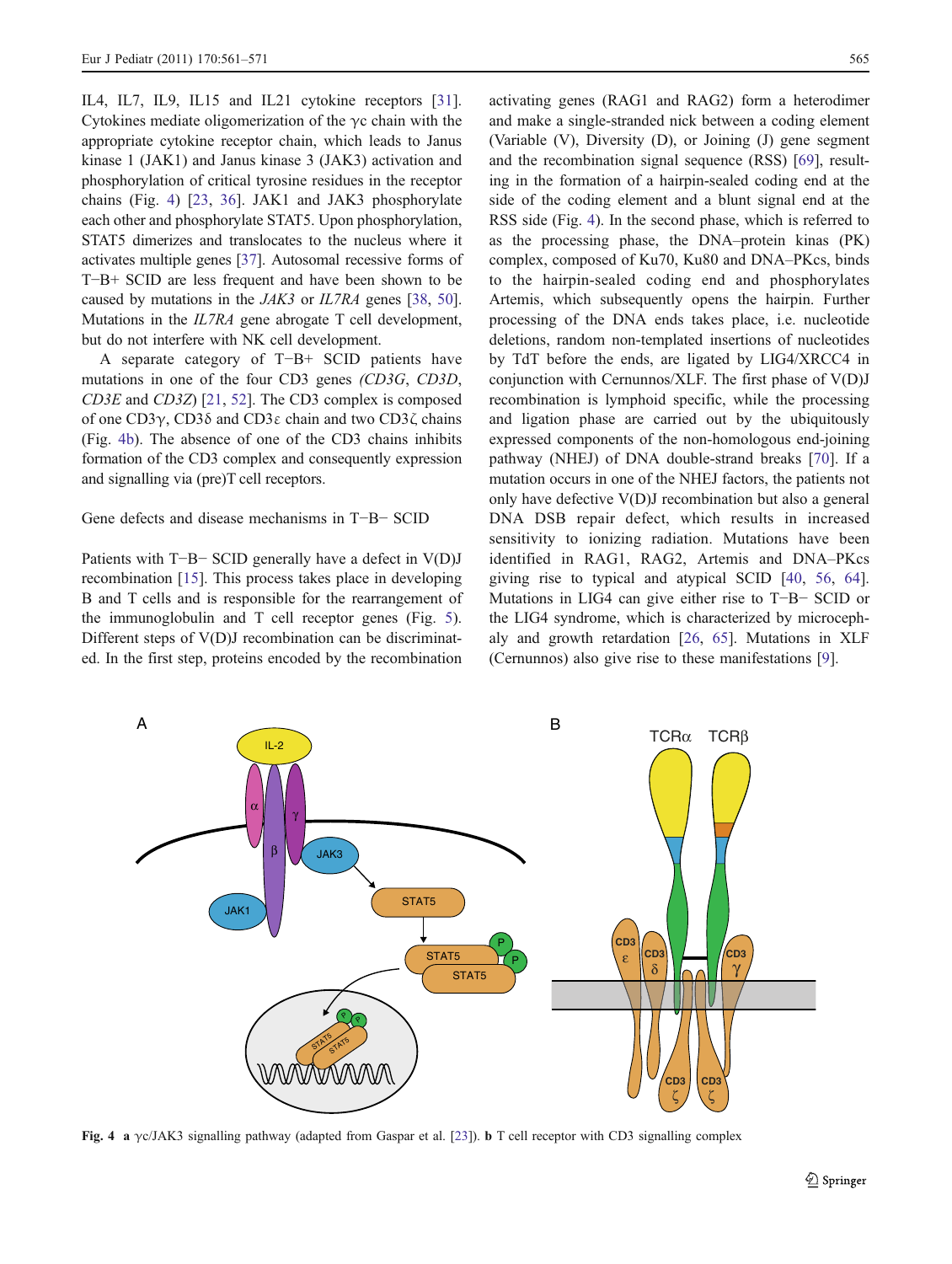<span id="page-5-0"></span>Fig. 5 A schematic representation of the three steps of the V(D)J recombination process and the involved molecules



Detailed analysis of T cells potentially present in patients suspected for having typical or atypical SCID

There are several reasons for the presence of T cells in SCID patients. First, T cells can be engrafted transplacentally from the mother. In 50% of B− SCID and in 80% of B+ SCID, maternal T cells can be detected [\[41](#page-9-0)]. These T cells can be present at low frequencies, but can also exceed the upper limit of reference. The immunophenotype of these T cells can be diverse. Most have a mature (CD45RO+) phenotype, but this cannot be regarded as a golden rule. They may have a disturbed CD4/CD8 ratio or aberrant CD3 expression (van der Burg, unpublished observation). To prove that T cells are maternal, they can be analysed by human leukocyte antigen (HLA) typing or the origin determined by XY FISH in case of boys, or short tandem repeat analysis can be performed [\[41,](#page-9-0) [68](#page-10-0)].

Patients with Omenn syndrome have hypomorphic mutations resulting in the presence of T cells that expanded in the periphery [[72\]](#page-10-0). These T cells are autologous and generally oligoclonal. The clonality of the T cells can be determined by flow cytometry, e.g. by using a Vβ analysis kit [[63](#page-9-0)]. Molecular clonality assays by heteroduplex analysis or spectratyping are alternative methods which reliably determine whether the T cells present are oligoclonal, polyclonal or oligoclonal in a polyclonal background [\[34,](#page-8-0) [35\]](#page-9-0). The latter would be predominantly due to infections.

A much rarer explanation for the presence of autologous T cells in SCID patients is the occurrence of somatic reversion mutations [\[73](#page-10-0)]. These reversion mutations have been described in a few X-linked SCID cases, in a single RAG deficiency and in patients with a CD3Z deficiency [\[52](#page-9-0), [59](#page-9-0), [60](#page-9-0), [74](#page-10-0)]. In these patients, somatic reversion mutation occurred, probably in early T cells, and corrected the genetic defect. If somatic reversion occurs, the T cells have a selective growth advantage and the potential to develop normal function. The mechanism by which this somatic reversion arises is as yet unknown.

T cells in patients with suspected typical or atypical SCID should always be typed in detail. Analysis of TCR expression can be particularly helpful. In some patients with a partial V(D)J recombination defect, a high frequency of TCRγδ T cells is detected [\[19](#page-8-0)].

Analysis of protein expression of candidate genes

In T−B+ SCID, analysis of CD132 expression on lymphocytes and measurement of STAT5 phosphorylation upon IL2 stimulations and informative screening tests are advanced [\[25,](#page-8-0) [75\]](#page-10-0). If CD132 expression is absent, this is indicative of Xlinked SCID, and in virtually all cases without CD132 expression, a mutation is found in the IL2RG gene. The same holds true for the analysis of IL7RA expression. This is somewhat more complicated because IL7R $\alpha$  is mainly expressed on T cells, which are typically absent in these patients. Aberrant results in STAT5 phosphorylation [\[75](#page-10-0)] point toward defects downstream of the  $\gamma c$  chain, and if aberrant, sequence analysis of JAK3 is a logical choice for molecular analysis.

Flow cytometric analysis of precursor B cell compartment in bone marrow

In the case of T−B− SCID, analysis of the precursor B cell compartment in bone marrow can give information whether or not there is an underlying defect in the V(D)J recombination process. A typical SCID patient with a V (D)J recombination defect due to mutations in RAG1, RAG2, Artemis or DNA–PKcs has a full block in precursor B cell differentiation before the cytoplasmic Igu-positive pre-B-II cell stage (Fig. [3b\)](#page-3-0) [\[44](#page-9-0), [45,](#page-9-0) [64](#page-9-0)]. In a hypomorphic mutation, the differentiation block can be incomplete,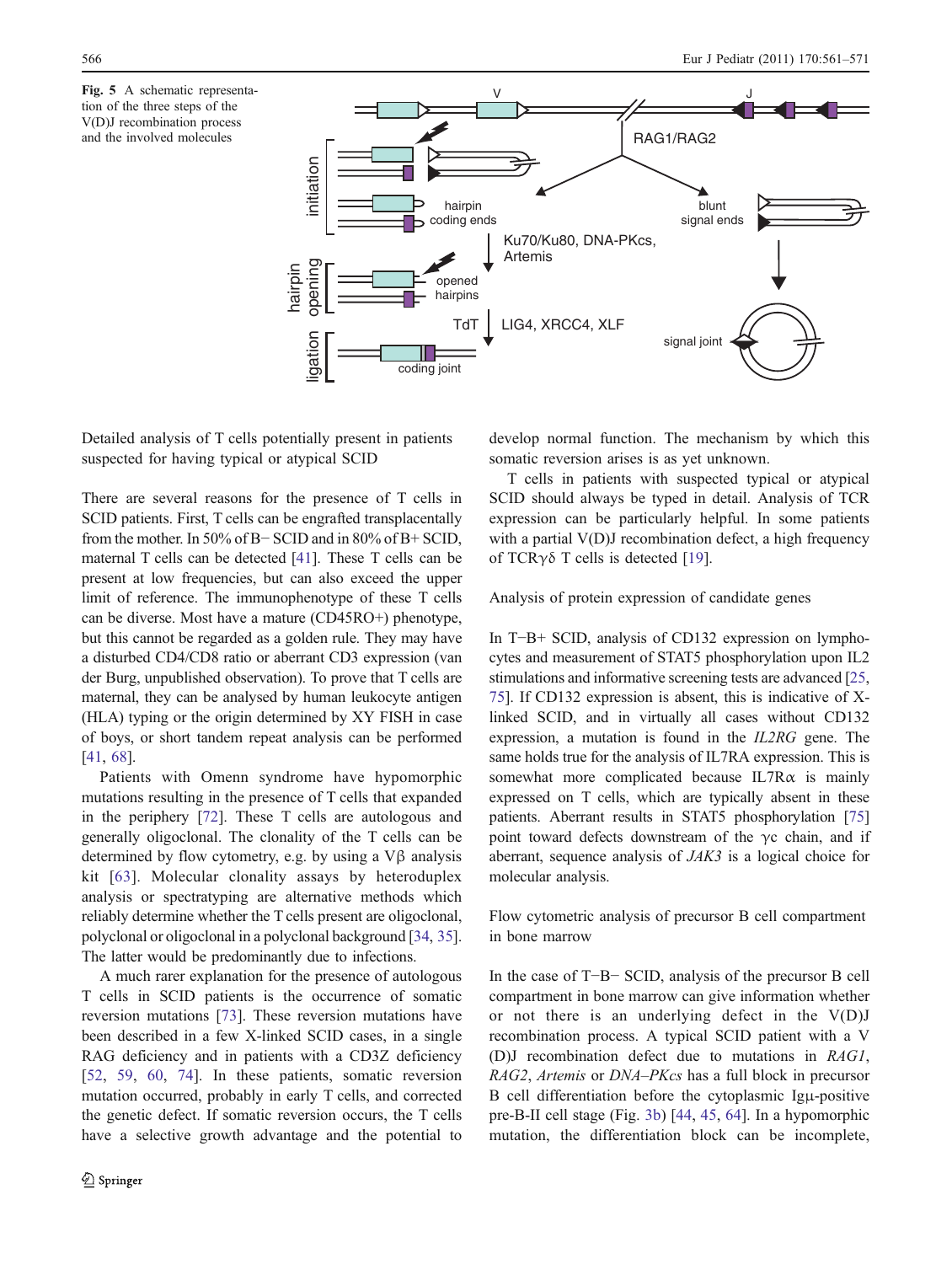implying that low frequencies of pre-B-II can be present. Alternatively, an incomplete precursor B cell differentiation block can be due to the type of gene defect. LIG4 and XLF deficiencies give rise to the presence of pre-B-II and immature B cells and even mature B cells in XLF deficiency [[30,](#page-8-0) [65](#page-10-0)].

## Sequence analysis of candidate genes

Based on the clinical presentation and the immunophenotype, a candidate gene is selected, and the gene is sequenced to identify a mutation [\[66](#page-10-0)]. The frequency of mutations in T−B+ and T−B− SCID are depicted in Fig. 6. For some genes, e.g. RAG1, RAG2 and Artemis, in vitro function tests can be used to determine the level of (reduced) enzymatic activity of the mutation [[49,](#page-9-0) [67\]](#page-10-0). In T−B− SCID patients without a defect in the RAG1 or RAG2 gene, it is important to determine whether the patient is sensitive for ionizing radiation and consequently has a defect in the NHEJ pathway using a clonogenic survival assay on fibroblasts cultured from a skin biopsy [[40,](#page-9-0) [56](#page-9-0), [64\]](#page-9-0). Analysis of the coding joints of immunoglobulin gene rearrangements in bone marrow precursor B cells, in vivo V(D)J recombination studies, is a valuable tool in the diagnostic process of radiosensitive T−B− SCID patients because it can give a clue which step in the  $V(D)J$ recombination assay is affected [\[64](#page-9-0), [65,](#page-10-0) [67](#page-10-0)]. The latter tests are not routinely done in a diagnostic setting, but can be of importance in more complicated cases.

#### Supportive management

Infants suspected of having a severe immunodeficiency disorder should be placed in protected isolation, limiting the numbers of persons involved with care; specifically, individuals with respiratory or gastrointestinal symptoms of infection should avoid contact. If the mother is cytomegalovirus (CMV)-negative, breastfeeding should be encouraged—otherwise, it should be discontinued to prevent neonatal CMV infection from being transmitted through breast milk. Strict handwashing procedures are

Fig. 6 Distribution of B+ SCID (n=159 patients) and B− SCID  $(n=136 \text{ patients})$  in Europe according to the ESID patient registry 2010 ([http://www.esid.](http://www.esid.org/statistics.php?sub=2) [org/statistics.php?sub=2](http://www.esid.org/statistics.php?sub=2)). ESID, European Society for Immunodeficiencies

critical to prevent infection. Blood products should be CMV-negative and irradiated to avoid the risk of transfusion GVHD [[61\]](#page-9-0). Appropriate imaging of chest, abdominal organs and brain should be considered, guided by the clinical features. For those diagnosed later, particular attention needs to be paid to nutritional status and the management of dietary intolerances secondary to infectious or inflammatory gastrointestinal problems. Advice from paediatric gastroenterologists should be sought early, to minimise the impact of the disease on the gut and to institute modular formula milk feeds or parenteral nutrition as appropriate. Respiratory paediatricians should be consulted early to maximise supportive therapy and prevent further lung damage. Imaging to detect focal infiltration is important and may guide subsequent biopsy. Infection should be sought aggressively, and biopsy material may be required to demonstrate infection. Culture of appropriate tissue specimens, including bronchoalveolar lavage fluid, and PCR may be needed to identify infecting pathogens serology is generally unhelpful. Infections should be vigorously treated—broad spectrum multi-agent antimicrobial therapy may be required. Co-trimoxazole as prophylaxis against P. jiroveci should be given. Antifungal prophylaxis should also be used, and antiviral prophylaxis with aciclovir is used in patients with a previous herpes simplex infection. Supporting the emotional needs of the family is also very important.

#### Curative therapy

Hematopoeitic stem cell transplantation (HSCT) is the treatment of choice for patients with SCID. If HSCT with conditioning chemotherapy is embarked upon, isolation in facilities with positive-pressure-filtered air supply is necessary, mainly to reduce the risk of aspergillosis and droplet-borne viral infections. European data regarding outcome of HSCT for SCID Patient data are collected in the Stem Cell Transplantation for Immunodeficiencies in Europe registry, giving data on almost 700 patients, and have recently been published [\[24\]](#page-8-0). A broad repertoire of stem cell sources are used, including stem cells from marrow, mobilised peripheral blood stem cells or those harvested from umbilical cord blood. Best results are

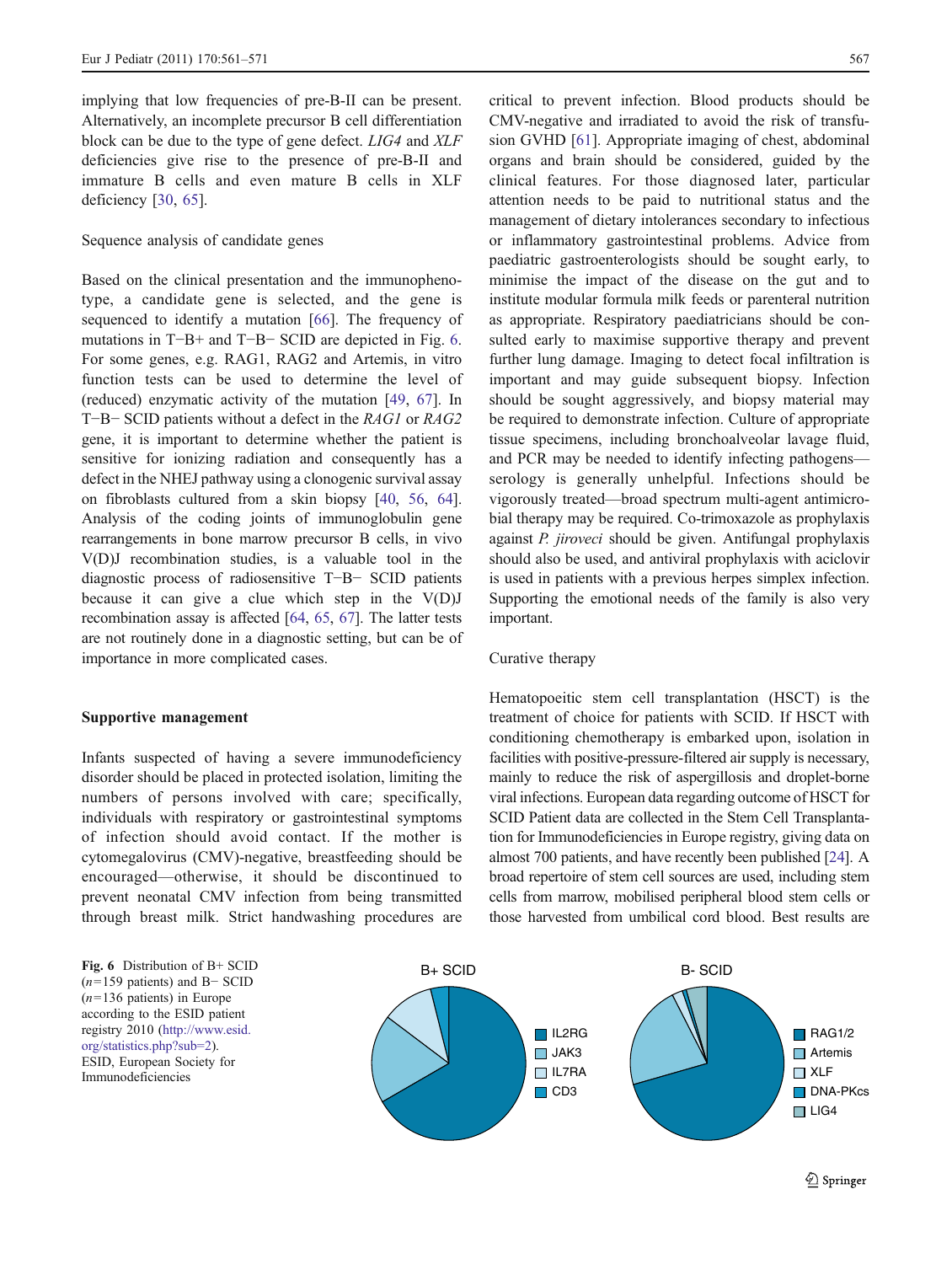<span id="page-7-0"></span>obtained using HLA-matched sibling donors, with survival of around 90% in the best circumstances. The molecular defect has a bearing on outcome, with B− SCID patients having an overall worse outcome than B+ forms of SCID [\[42\]](#page-9-0). The outcome is better in the absence of infection, arguing for the early identification of patients through neonatal screening programmes [\[8](#page-8-0)]. New chemotherapy conditioning regimens are increasingly utilised, with improved outcome. A successful procedure is generally curative, with patients leading normal lives off medication, but few long-term studies have demonstrated long-term sequelae for some patients [\[39,](#page-9-0) [58\]](#page-9-0). Particular problems relate to ongoing thymopoiesis, with failure leading to T lymphocyte senescence in the long term [\[7,](#page-8-0) [10](#page-8-0)]. Long-term immunoglobulin therapy is necessary for some B lymphocyte dysfunction or failure of donor engraftment. Chemotherapy may lead to infertility. Hypothyroidism, secondary to chemotherapy, affects about 10% of patients. Some sequelae relate to the specific genetic defect, for instance, human papillomavirus-associated warts in IL2RG/ JAK3 SCID [\[33\]](#page-8-0) and neurodevelopmental disorders in ADA deficiency [\[53\]](#page-9-0).

For ADA deficiency, enzyme replacement therapy with polyethelyne-glycosylated ADA is an alternative treatment [\[29](#page-8-0)]. Treatment is required lifelong, is expensive and results in only partial immune reconstitution. Sequalae include the development of autoimmunity, but in the short term, it may allow some immune reconstitution and clearance of infection before proceeding to definitive therapy.

Gene therapy has been used for ADA- and IL2RGdeficient SCID [1, 6, [11](#page-8-0)]. Advantages include removal of the necessity for chemotherapy conditioning and available treatment despite lack of a matched donor. Earlier ADA trials were only partially successful, and the majority of patients required ongoing PEG-ADA therapy. More recently, the procedure has been more successful, although low doses of chemotherapy give the best results [[22\]](#page-8-0). Some patients have an ongoing requirement for immunoglobulin replacement. XL-SCID gene therapy does not require chemotherapy and has led to complete immune reconstitution, but insertion of the retroviral vector close to oncogenes has led to the development of lymphoproliferation in some patients [[27\]](#page-8-0). Development of new, probably safer, vectors and directed insertion of the mutated gene away from oncogenes promise improved outcome, and clinical trials are ongoing [[51\]](#page-9-0). Treatment of other forms of SCID is at a pre-clinical phase.

## Concluding remarks

SCID is one of the most severe forms of primary immunodeficiency and is a paediatric emergency, which is life-threatening if recognized too late. Therefore, early diagnosis and good clinical management are crucial. The clinical and immunological spectrum of SCID is broader than initially described, so (atypical) SCID should be considered as a potential diagnosis more often. Improved supportive care, detection of infection by molecular means and less toxic chemotherapy conditioning regimens have significantly improved survival, and patients should be referred urgently to centres specializing in the diagnosis and treatment of such patients to optimize outcome.

### Learning points

- SCID is one of the most severe forms of PID and is a lifethreatening paediatric emergency.
- The molecular basis of most forms of SCID is now recognized.
- Early careful liaison with the immunology laboratory will enable the most appropriate investigations to be performed.
- Atypical, later presentation of patients with partial gene function is increasingly described.
- Atypical SCID should be considered in patients presenting with unusual, severe or recurrent infections.

Open Access This article is distributed under the terms of the Creative Commons Attribution Noncommercial License which permits any noncommercial use, distribution, and reproduction in any medium, provided the original author(s) and source are credited.

#### References

- 1. Aiuti A, Cattaneo F, Galimberti S, Benninghoff U, Cassani B, Callegaro L, Scaramuzza S, Andolfi G, Mirolo M, Brigida I, Tabucchi A, Carlucci F, Eibl M, Aker M, Slavin S, Al-Mousa H, Al Ghonaium A, Ferster A, Duppenthaler A, Notarangelo L, Wintergerst U, Buckley RH, Bregni M, Marktel S, Valsecchi MG, Rossi P, Ciceri F, Miniero R, Bordignon C, Roncarolo MG (2009) Gene therapy for immunodeficiency due to adenosine deaminase deficiency. N Engl J Med 360:447–458
- 2. Appleton AL, Curtis A, Wilkes J, Cant AJ (1994) Differentiation of materno-fetal GVHD from Omenn's syndrome in pre-BMT patients with severe combined immunodeficiency. Bone Marrow Transplant 14:157–159
- 3. Benke PJ, Dittmar D (1976) Purine dysfunction in cells from patients with adenosine deaminase deficiency. Pediatr Res 10:642–646
- 4. Berrington JE, Flood TJ, Abinun M, Galloway A, Cant AJ (2000) Unsuspected Pneumocystis carinii pneumonia at presentation of severe primary immunodeficiency. Arch Dis Child 82:144–147
- 5. Bertrand Y, Muller SM, Casanova JL, Morgan G, Fischer A, Friedrich W (2002) Reticular dysgenesis: HLA non-identical bone marrow transplants in a series of 10 patients. Bone Marrow Transplant 29:759–762
- 6. Blaese RM, Culver KW, Miller AD, Carter CS, Fleisher T, Clerici M, Shearer G, Chang L, Chiang Y, Tolstoshev P, Greenblatt JJ, Rosenberg SA, Klein H, Berger M, Mullen CA, Ramsey WJ, Muul L, Morgan RA, Anderson WF (1995) T lymphocyte-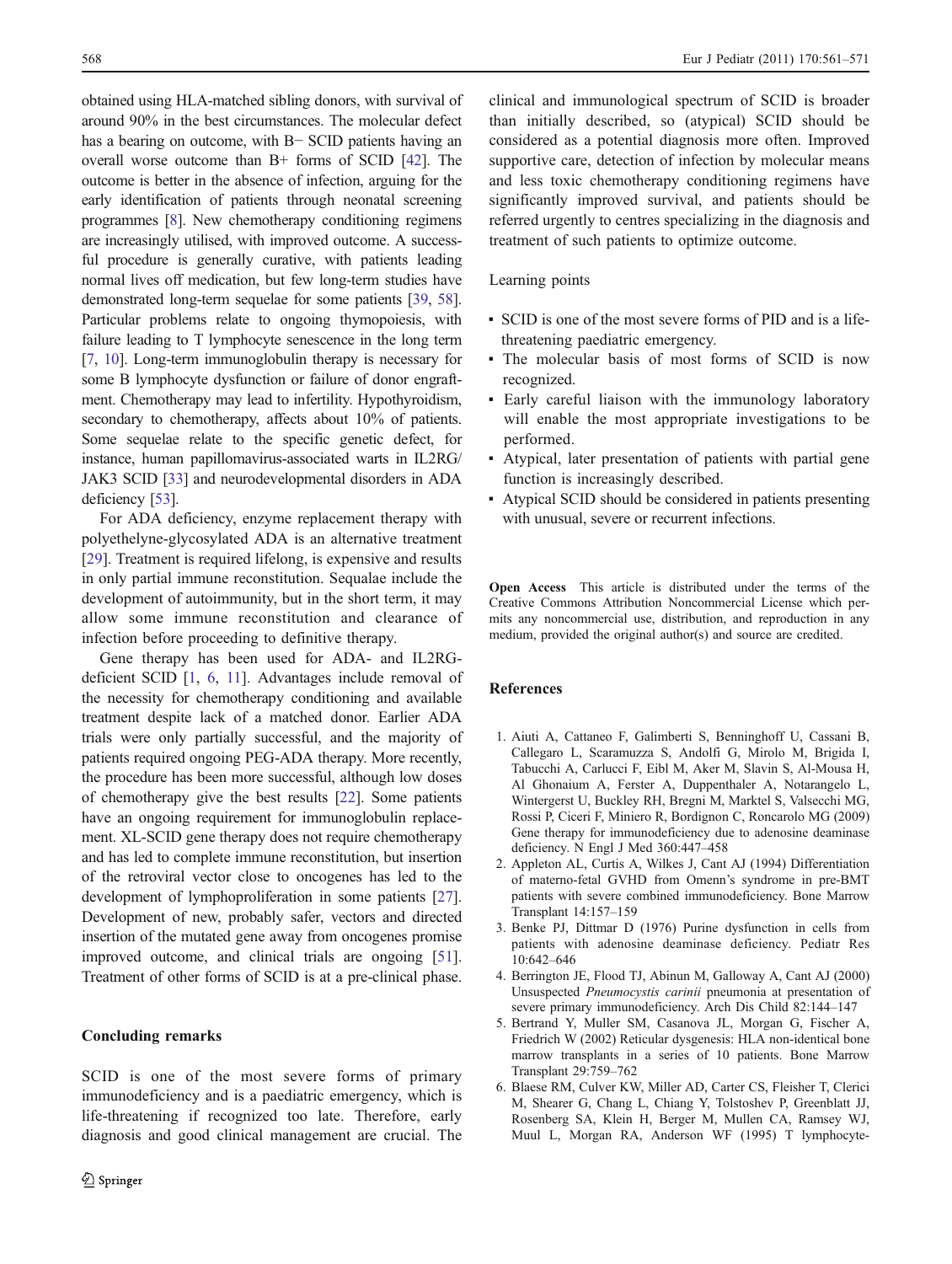<span id="page-8-0"></span>directed gene therapy for ADA- SCID: initial trial results after 4 years. Science 270:475–480

- 7. Borghans JA, Bredius RG, Hazenberg MD, Roelofs H, Jol-van der Zijde EC, Heidt J, Otto SA, Kuijpers TW, Fibbe WE, Vossen JM, Miedema F, van Tol MJ (2006) Early determinants of longterm T-cell reconstitution after hematopoietic stem cell transplantation for severe combined immunodeficiency. Blood 108:763–769
- 8. Brown L, Xu-Bayford J, Allwood Z, Slatter M, Cant A, Davies EG, Veys P, Gennery AR, Gaspar HB (2011) Neonatal diagnosis of severe combined immunodeficiency leads to significantly improved survival outcome: the case for newborn screening. Blood 117(11):3243–3246
- 9. Buck D, Malivert L, de Chasseval R, Barraud A, Fondaneche MC, Sanal O, Plebani A, Stephan JL, Hufnagel M, le Deist F, Fischer A, Durandy A, de Villartay JP, Revy P (2006) Cernunnos, a novel nonhomologous end-joining factor, is mutated in human immunodeficiency with microcephaly. Cell 124:287–299
- 10. Cavazzana-Calvo M, Carlier F, Le Deist F, Morillon E, Taupin P, Gautier D, Radford-Weiss I, Caillat-Zucman S, Neven B, Blanche S, Cheynier R, Fischer A, Hacein-Bey-Abina S (2007) Long-term T-cell reconstitution after hematopoietic stem-cell transplantation in primary T-cell-immunodeficient patients is associated with myeloid chimerism and possibly the primary disease phenotype. Blood 109:4575–4581
- 11. Cavazzana-Calvo M, Hacein-Bey S, de Saint BG, Gross F, Yvon E, Nusbaum P, Selz F, Hue C, Certain S, Casanova JL, Bousso P, Deist FL, Fischer A (2000) Gene therapy of human severe combined immunodeficiency (SCID)-X1 disease. Science 288:669–672
- 12. Cohen A, Doyle D, Martin DW Jr, Ammann AJ (1976) Abnormal purine metabolism and purine overproduction in a patient deficient in purine nucleoside phosphorylase. N Engl J Med 295:1449–1454
- 13. Comans-Bitter WM, De Groot R, Van den Beemd R, Neijens HJ, Hop WCJ, Groeneveld K, Hooijkaas H, Van Dongen JJM (1997) Immunophenotyping of blood lymphocytes in childhood. J Pediatr 130:388–393
- 14. de Saint-Basile G, Le Deist F, de Villartay JP, Cerf-Bensussan N, Journet O, Brousse N, Griscelli C, Fischer A (1991) Restricted heterogeneity of T lymphocytes in combined immunodeficiency with hypereosinophilia (Omenn's syndrome). J Clin Invest 87:1352–1359
- 15. de Villartay JP (2009) V(D)J recombination deficiencies. Adv Exp Med Biol 650:46–58
- 16. de Villartay JP, Lim A, Al-Mousa H, Dupont S, Dechanet-Merville J, Coumau-Gatbois E, Gougeon ML, Lemainque A, Eidenschenk C, Jouanguy E, Abel L, Casanova JL, Fischer A, Le Deist F (2005) A novel immunodeficiency associated with hypomorphic RAG1 mutations and CMV infection. J Clin Invest 115:3291–3299
- 17. De Vries E (2006) Patient-centred screening for primary immunodeficiency: a multi-stage diagnostic protocol designed for nonimmunologists. Clin Exp Immunol 145:204–214
- 18. de Vries E, Driessen G (2011) Educational paper: primary immunodeficiencies in children: a diagnostic challenge. Eur J Pediatr 170:169–177
- 19. Ehl S, Schwarz K, Enders A, Duffner U, Pannicke U, Kuhr J, Mascart F, Schmitt-Graeff A, Niemeyer C, Fisch P (2005) A variant of SCID with specific immune responses and predominance of gamma delta T cells. J Clin Invest 115:3140–3148
- 20. Fischer A (2000) Severe combined immunodeficiencies (SCID). Clin Exp Immunol 122:143–149
- 21. Fischer A, de Saint BG, Le Deist F (2005) CD3 deficiencies. Curr Opin Allergy Clin Immunol 5:491–495
- 22. Gaspar HB, Bjorkegren E, Parsley K, Gilmour KC, King D, Sinclair J, Zhang F, Giannakopoulos A, Adams S, Fairbanks LD,

Gaspar J, Henderson L, Xu-Bayford JH, Davies EG, Veys PA, Kinnon C, Thrasher AJ (2006) Successful reconstitution of immunity in ADA-SCID by stem cell gene therapy following cessation of PEG-ADA and use of mild preconditioning. Mol Ther 14:505–513

- 23. Gaspar HB, Gilmour KC, Jones AM (2001) Severe combined immunodeficiency—molecular pathogenesis and diagnosis. Arch Dis Child 84:169–173
- 24. Gennery AR, Slatter MA, Grandin L, Taupin P, Cant AJ, Veys P, Amrolia PJ, Gaspar HB, Davies EG, Friedrich W, Hoenig M, Notarangelo LD, Mazzolari E, Porta F, Bredius RG, Lankester AC, Wulffraat NM, Seger R, Gungor T, Fasth A, Sedlacek P, Neven B, Blanche S, Fischer A, Cavazzana-Calvo M, Landais P (2010) Transplantation of hematopoietic stem cells and long-term survival for primary immunodeficiencies in Europe: entering a new century, do we do better? J Allergy Clin Immunol 126(602–610): e601–e611
- 25. Gilmour KC, Cranston T, Loughlin S, Gwyther J, Lester T, Espanol T, Hernandez M, Savoldi G, Davies EG, Abinun M, Kinnon C, Jones A, Gaspar HB (2001) Rapid protein-based assays for the diagnosis of T-B+ severe combined immunodeficiency. Br J Haematol 112:671–676
- 26. Girard PM, Kysela B, Harer CJ, Doherty AJ, Jeggo PA (2004) Analysis of DNA ligase IV mutations found in LIG4 syndrome patients: the impact of two linked polymorphisms. Hum Mol Genet 13:2369–2376
- 27. Hacein-Bey-Abina S, Von Kalle C, Schmidt M, McCormack MP, Wulffraat N, Leboulch P, Lim A, Osborne CS, Pawliuk R, Morillon E, Sorensen R, Forster A, Fraser P, Cohen JI, de Saint BG, Alexander I, Wintergerst U, Frebourg T, Aurias A, Stoppa-Lyonnet D, Romana S, Radford-Weiss I, Gross F, Valensi F, Delabesse E, Macintyre E, Sigaux F, Soulier J, Leiva LE, Wissler M, Prinz C, Rabbitts TH, Le Deist F, Fischer A, Cavazzana-Calvo M (2003) LMO2-associated clonal T cell proliferation in two patients after gene therapy for SCID-X1. Science 302:415–419
- 28. Hague RA, Rassam S, Morgan G, Cant AJ (1994) Early diagnosis of severe combined immunodeficiency syndrome. Arch Dis Child 70:260–263
- 29. Hershfield MS (1993) Enzyme replacement therapy of adenosine deaminase deficiency with polyethylene glycol-modified adenosine deaminase (PEG-ADA). Immunodeficiency 4:93–97
- 30. IJspeert H, Lankester AC, Van den Berg JM, Wiegant W, Van Zelm MC, Weemaes CMR, Warris A, Pan-Hammarström Q, Pastink A, Van Tol MJD, Van Dongen JJM, Van Gent DC, Van der Burg M (2011) Artemis splice defects cause atypical SCID and can be restored in vitro by an antisense oligonucleotide. Genes Immun (in press)
- 31. Kovanen PE, Leonard WJ (2004) Cytokines and immunodeficiency diseases: critical roles of the gamma(c)-dependent cytokines interleukins 2, 4, 7, 9, 15, and 21, and their signaling pathways. Immunol Rev 202:67–83
- 32. Kumaki S, Villa A, Asada H, Kawai S, Ohashi Y, Takahashi M, Hakozaki I, Nitanai E, Minegishi M, Tsuchiya S (2001) Identification of anti-herpes simplex virus antibody-producing B cells in a patient with an atypical RAG1 immunodeficiency. Blood 98:1464–1468
- 33. Laffort C, Le Deist F, Favre M, Caillat-Zucman S, Radford-Weiss I, Debre M, Fraitag S, Blanche S, Cavazzana-Calvo M, de Saint BG, de Villartay JP, Giliani S, Orth G, Casanova JL, Bodemer C, Fischer A (2004) Severe cutaneous papillomavirus disease after haemopoietic stem-cell transplantation in patients with severe combined immune deficiency caused by common gammac cytokine receptor subunit or JAK-3 deficiency. Lancet 363:2051–2054
- 34. Langerak AW, Szczepanski T, van der Burg M, Wolvers-Tettero ILM, van Dongen JJM (1997) Heteroduplex PCR analysis of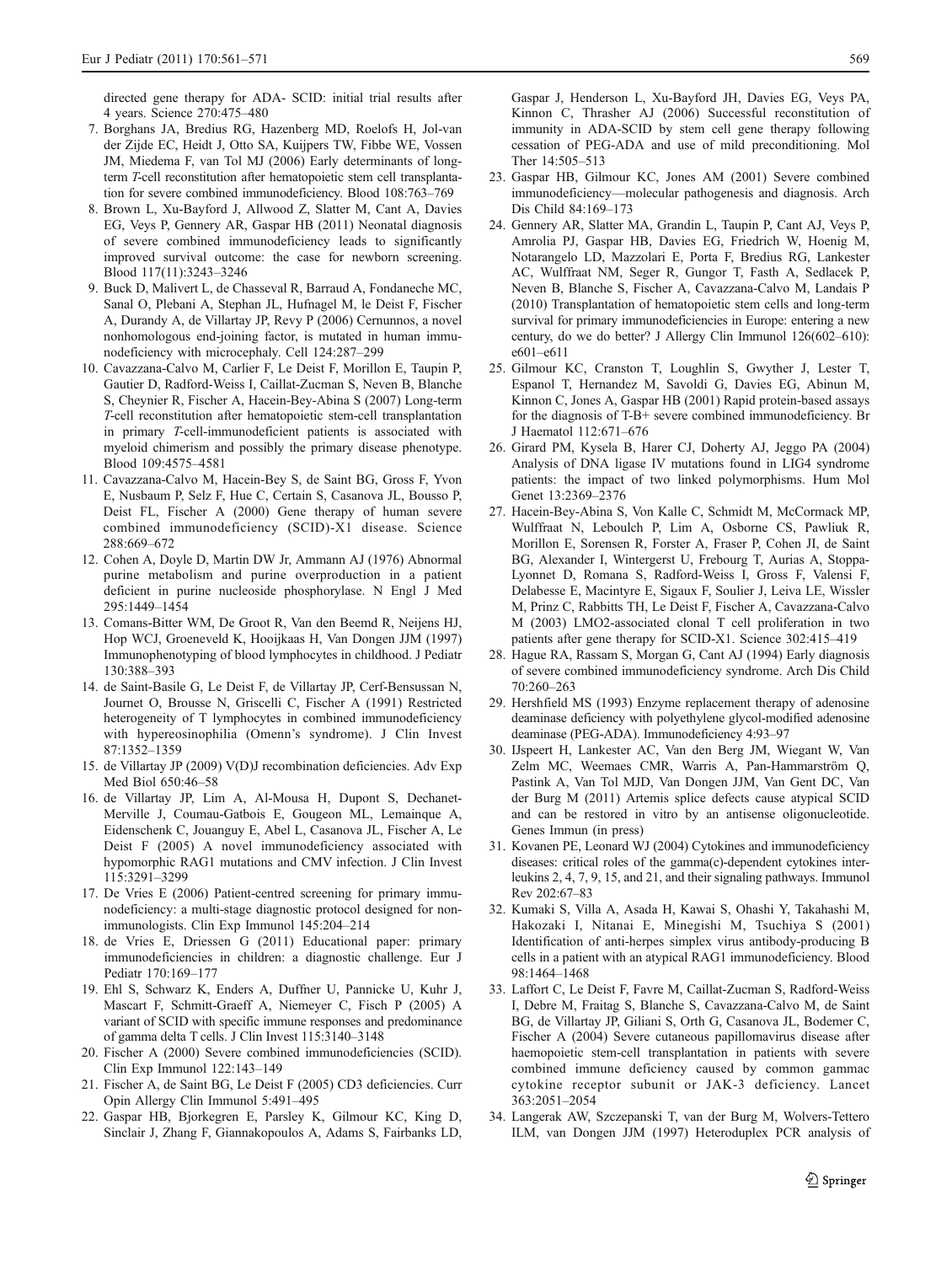<span id="page-9-0"></span>rearranged T cell receptor genes for clonality assessment in suspect T cell proliferations. Leukemia 11:2192–2199

- 35. Langerak AW, van Den Beemd R, Wolvers-Tettero IL, Boor PP, van Lochem EG, Hooijkaas H, van Dongen JJ (2001) Molecular and flow cytometric analysis of the Vbeta repertoire for clonality assessment in mature TCRalphabeta T-cell proliferations. Blood 98:165–173
- 36. Leonard WJ, Lin JX (2000) Cytokine receptor signaling pathways. J Allergy Clin Immunol 105:877–888
- 37. Lin JX, Leonard WJ (2000) The role of Stat5a and Stat5b in signaling by IL-2 family cytokines. Oncogene 19:2566–2576
- 38. Macchi P, Villa A, Giliani S, Sacco MG, Frattini A, Porta F, Ugazio AG, Johnston JA, Candotti F, O'Shea JJ, Vezzoni P, Notarangelo LD (1995) Mutations of Jak-3 gene in patients with autosomal severe combined immune deficiency (SCID). Nature 377:65–68
- 39. Mazzolari E, de Martiis D, Forino C, Lanfranchi A, Giliani S, Marzollo R, Airo P, Imberti L, Porta F, Notarangelo LD (2009) Single-center analysis of long-term outcome after hematopoietic cell transplantation in children with congenital severe T cell immunodeficiency. Immunol Res 44:4–17
- 40. Moshous D, Callebaut I, de Chasseval R, Corneo B, Cavazzana-Calvo M, Le Deist F, Tezcan I, Sanal O, Bertrand Y, Philippe N, Fischer A, de Villartay JP (2001) Artemis, a novel DNA doublestrand break repair/V(D)J recombination protein, is mutated in human severe combined immune deficiency. Cell 105:177–186
- 41. Muller SM, Ege M, Pottharst A, Schulz AS, Schwarz K, Friedrich W (2001) Transplacentally acquired maternal T lymphocytes in severe combined immunodeficiency: a study of 121 patients. Blood 98:1847–1851
- 42. Neven B, Leroy S, Decaluwe H, Le Deist F, Picard C, Moshous D, Mahlaoui N, Debre M, Casanova JL, Dal Cortivo L, Madec Y, Hacein-Bey-Abina S, de Saint BG, de Villartay JP, Blanche S, Cavazzana-Calvo M, Fischer A (2009) Long-term outcome after hematopoietic stem cell transplantation of a single-center cohort of 90 patients with severe combined immunodeficiency. Blood 113:4114–4124
- 43. Niehues T, Perez-Becker R, Schuetz C (2010) More than just SCID—the phenotypic range of combined immunodeficiencies associated with mutations in the recombinase activating genes (RAG) 1 and 2. Clin Immunol 135:183–192
- 44. Noordzij JG, De Bruin-Versteeg S, Verkaik NS, Vossen JMJJ, De Groot R, Bernatowska E, Langerak AW, Van Gent DC, Van Dongen JJM (2002) The immunophenotypic and immunogenotypic B-cell differentiation arrest in bone marrow of RAG deficient SCID patients corresponds to residual recombination activities of mutated RAG proteins. Blood 100:2145–2152
- 45. Noordzij JG, Verkaik NS, Van der Burg M, Van Veelen LR, De Bruin-Versteeg S, Wiegant W, Vossen JMJJ, Weemaes CMR, De Groot R, Zdzienicka MZ, Van Gent DC, Van Dongen JJM (2003) Radiosensitive SCID patients with Artemis gene mutations show a complete B-cell differentiation arrest at the pre-B-cell receptor checkpoint in bone marrow. Blood 101:1446–1452
- 46. Notarangelo LD (2010) Primary immunodeficiencies. J Allergy Clin Immunol 125:S182–S194
- 47. Notarangelo LD, Fischer A, Geha RS, Casanova JL, Chapel H, Conley ME, Cunningham-Rundles C, Etzioni A, Hammartrom L, Nonoyama S, Ochs HD, Puck J, Roifman C, Seger R, Wedgwood J (2009) Primary immunodeficiencies: 2009 update. J Allergy Clin Immunol 124:1161–1178
- 48. Pannicke U, Honig M, Hess I, Friesen C, Holzmann K, Rump EM, Barth TF, Rojewski MT, Schulz A, Boehm T, Friedrich W, Schwarz K (2009) Reticular dysgenesis (aleukocytosis) is caused by mutations in the gene encoding mitochondrial adenylate kinase 2. Nat Genet 41:101–105
- 49. Poinsignon C, Moshous D, Callebaut I, de Chasseval R, Villey I, de Villartay JP (2004) The metallo-beta-lactamase/beta-CASP

domain of Artemis constitutes the catalytic core for V(D)J recombination. J Exp Med 199:315–321

- 50. Puel A, Ziegler SF, Buckley RH, Leonard WJ (1998) Defective IL7R expression in T(−)B(+)NK(+) severe combined immunodeficiency. Nat Genet 20:394–397
- 51. Qasim W, Gaspar HB, Thrasher AJ (2009) Progress and prospects: gene therapy for inherited immunodeficiencies. Gene Ther 16:1285–1291
- 52. Rieux-Laucat F, Hivroz C, Lim A, Mateo V, Pellier I, Selz F, Fischer A, Le Deist F (2006) Inherited and somatic CD3zeta mutations in a patient with T-cell deficiency. N Engl J Med 354:1913–1921
- 53. Rogers MH, Lwin R, Fairbanks L, Gerritsen B, Gaspar HB (2001) Cognitive and behavioral abnormalities in adenosine deaminase deficient severe combined immunodeficiency. J Pediatr 139:44–50
- 54. Sauer AV, Aiuti A (2009) New insights into the pathogenesis of adenosine deaminase-severe combined immunodeficiency and progress in gene therapy. Curr Opin Allergy Clin Immunol 9:496–502
- 55. Schuetz C, Huck K, Gudowius S, Megahed M, Feyen O, Hubner B, Schneider DT, Manfras B, Pannicke U, Willemze R, Knuchel R, Gobel U, Schulz A, Borkhardt A, Friedrich W, Schwarz K, Niehues T (2008) An immunodeficiency disease with RAG mutations and granulomas. N Engl J Med 358:2030–2038
- 56. Schwarz K, Gauss GH, Ludwig L, Pannicke U, Li Z, Lindner D, Friedrich W, Seger RA, Hansen-Hagge TE, Desiderio S, Lieber MR, Bartram CR (1996) RAG mutations in human B cellnegative SCID. Science 274:97–99
- 57. Slatter MA, Angus B, Windebank K, Taylor A, Meaney C, Lester T, Norbury G, Hambleton S, Abinun M, Flood TJ, Cant AJ, Gennery AR (2011) Polymorphous lymphoproliferative disorder with Hodgkin-like features in common gamma-chain-deficient severe combined immunodeficiency. J Allergy Clin Immunol 127:533–535
- 58. Slatter MA, Brigham K, Dickinson AM, Harvey HL, Barge D, Jackson A, Bown N, Flood TJ, Cant AJ, Abinun M, Gennery AR (2008) Long-term immune reconstitution after anti-CD52-treated or anti-CD34-treated hematopoietic stem cell transplantation for severe T-lymphocyte immunodeficiency. J Allergy Clin Immunol 121:361–367
- 59. Speckmann C, Pannicke U, Wiech E, Schwarz K, Fisch P, Friedrich W, Niehues T, Gilmour K, Buiting K, Schlesier M, Eibel H, Rohr J, Superti-Furga A, Gross-Wieltsch U, Ehl S (2008) Clinical and immunologic consequences of a somatic reversion in a patient with X-linked severe combined immunodeficiency. Blood 112:4090–4097
- 60. Stephan V, Wahn V, Le Deist F, Dirksen U, Broker B, Muller-Fleckenstein I, Horneff G, Schroten H, Fischer A, de Saint BG (1996) Atypical X-linked severe combined immunodeficiency due to possible spontaneous reversion of the genetic defect in T cells. N Engl J Med 335:1563–1567
- 61. Treleaven J, Gennery A, Marsh J, Norfolk D, Page L, Parker A, Saran F, Thurston J, Webb D (2011) Guidelines on the use of irradiated blood components prepared by the British Committee for Standards in Haematology blood transfusion task force. Br J Haematol 152:35–51
- 62. Turul T, Tezcan I, Artac H, de Bruin-Versteeg S, Barendregt BH, Reisli I, Sanal O, van Dongen JJ, van der Burg M (2009) Clinical heterogeneity can hamper the diagnosis of patients with ZAP70 deficiency. Eur J Pediatr 168:87–93
- 63. van den Beemd R, Boor PP, van Lochem EG, Hop WC, Langerak AW, Wolvers-Tettero IL, Hooijkaas H, van Dongen JJ (2000) Flow cytometric analysis of the Vbeta repertoire in healthy controls. Cytometry 40:336–345
- 64. van der Burg M, Ijspeert H, Verkaik NS, Turul T, Wiegant WW, Morotomi-Yano K, Mari PO, Tezcan I, Chen DJ, Zdzienicka MZ,